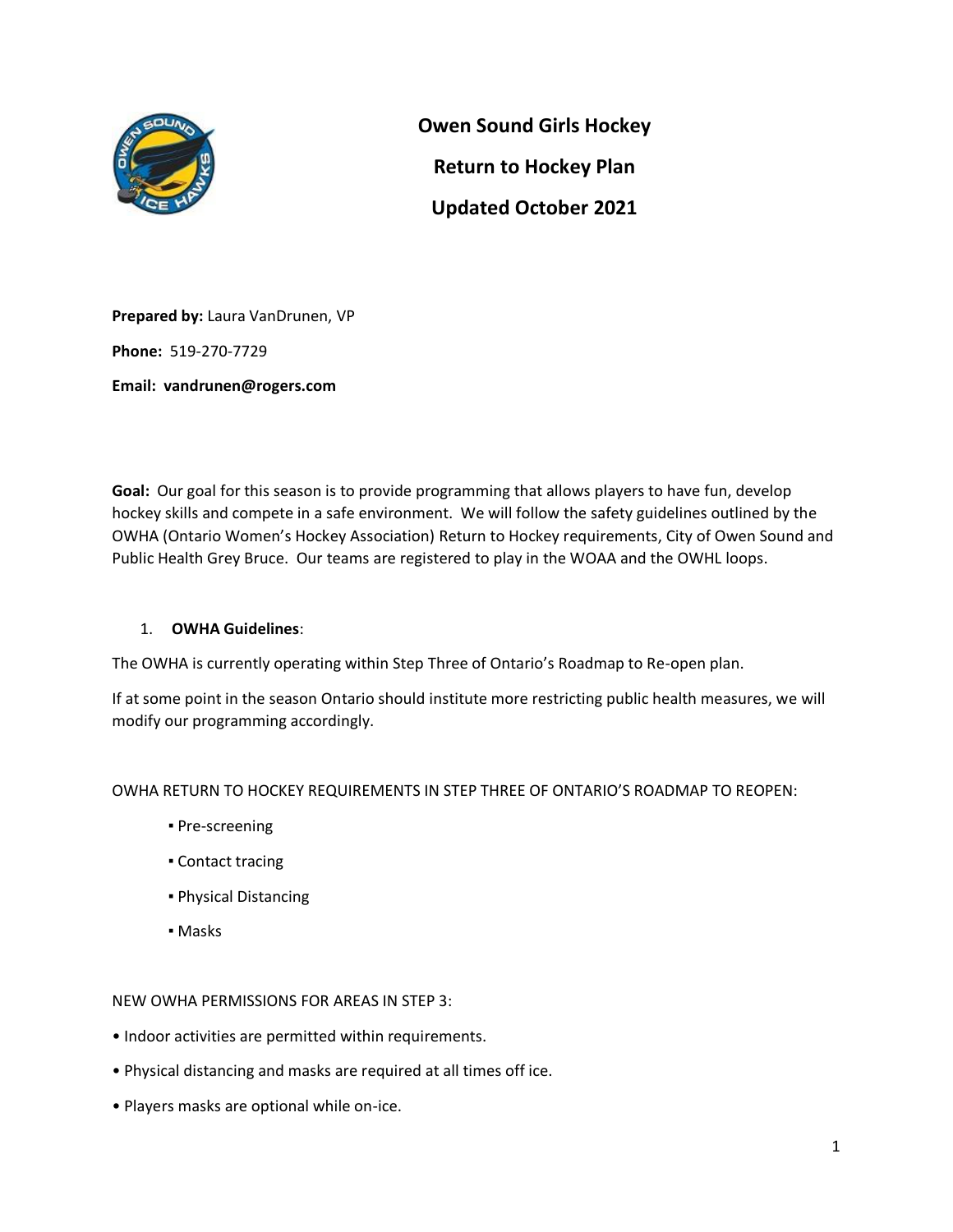- Team staff (off-ice) & non-players must wear masks at all times.
- Masks must meet standards and cover the nose, mouth and chin.
- Practices with Scrimmages are permitted without modified regulations.
- Player groups may be mixed no limit of 50 in an extended group.
- Access to benches is permitted within facility requirements.

• Access to dressing rooms is permitted with masks, physical distancing, and screened monitors if facility allows.

- Spectators permitted within facility requirements.
- Time to arrive and depart facility within facility requirements.

**OWHA Vaccination Policy**: This policy applies to the OWHA and its Members. The OWHA requires that all affected persons be fully vaccinated against COVID-19 in accordance with this policy as a condition of participating in any sanctioned activities during the 2021-22 hockey season. At present, this policy does not apply to players born after 2009 but may be subject to change at any time. To read the full policy on the OWHA website, click **[HERE](https://cloud.rampinteractive.com/whaontario/files/Bulletins/FINAL%20-%20OWHA%20Vaccination%20Policy%20V5.pdf)**.

# **2. OSGH COVID-19 PROTOCOL: based on City of Owen Sound Sports and Recreation COVID 19 conditions of use (See Appendix 1)**

### **A) Screening Measures:**

**On-Site Health Screening:** All participants (players, staff, and adult supervisors) coming to an OSGH practice, game, or off-ice activity will need to fill out the following on-line COVID screener (which is supplied by the City of Owen Sound) immediately before coming to the event:

Screening Form - [eSolutions \(esolg.ca\)](https://frm-cvd-ca.esolg.ca/Owen-Sound/Screening-Form?Id=8d960044-b2ab-4cf9-92a0-c3ef3064b781)

A team official (or designate) will stop each participant at the door and ask if they have completed the electronic COVID screener.

- **B)** If a participant answers "yes" to any questions on the screener they should not come to the OSGH/OWHA sanctioned event. They will be encouraged to follow public health guidelines before they can return to an OSGH/ OWHA sanctioned event.
- **C)** Participants will arrive no earlier than 30 minutes prior to the ice time.
- **D)** Participants will follow all traffic flow markers in the arena to facilitate physical distancing.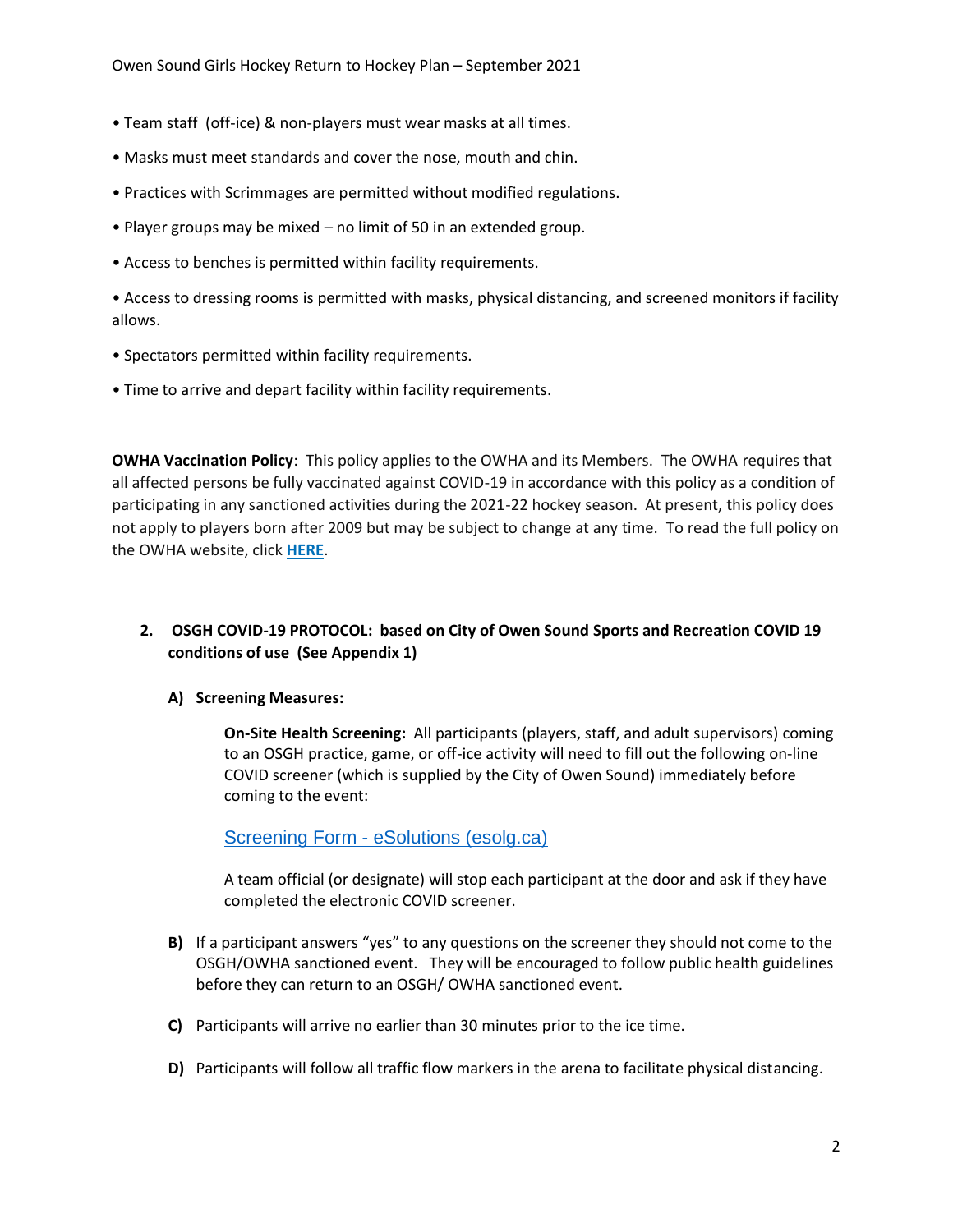- **E)** Face coverings are required for all people entering the facility. Masks must meet standards and cover the nose, mouth and chin. The players are required to wear masks in the dressing room. When players are ready to access the ice, they may take their mask off before putting on their helmets.
- **F)** All participants and spectators must follow physical distancing guidelines at all times while in the facility.
- **G)** OSGH will have access to two dressing rooms per ice time. All players and den moms/volunteers must practice physical distancing while in the dressing rooms. Rink side bleachers are available for additional space if required to accommodate physical distancing.
- **H)** Washrooms within dressing rooms are available for use.
- **I)** Under Step Three OWHA guidelines, practices and games are permitted without modified regulations.
- **J)** Use of the score clock and sound system are both available.
- **K)** Maximum of 40 people are permitted on the ice (including instructors/goalies/participants).
- **L)** Each participant under the age of 18 is allowed only one person to accompany them to the arena.
- **M)** All participants must exit the building 20 minutes following their rental. This will allow staff the necessary time to disinfect prior to the next rental.
- **N)** Showers are available to all teams, under the condition that all individuals exit the building 20 minutes following the rental.
- **O)** There is absolutely no sharing of food or drinks each player is required to have an individual water bottle properly labelled. These bottles must be spaced 2 meters apart and properly sanitized after each practice.
- **P)** Spitting and blowing the nose without a tissue is prohibited.
- **Q)** Wash your hands frequently with soap and water. Use an alcohol-based sanitizer if soap and water are not available.
- **R)** All equipment/training aids brought onto the ice must be cleaned/disinfected after each use.
- **S)** For the safety of users and facility staff, all OSGH members are expected to adhere to all requirements of the Owen Sound COVID-19 Conditions of Use.
- **T)** When traveling to other centres to play games, OSGH members are expected to adhere to all of the requirements of the arenas in those centres.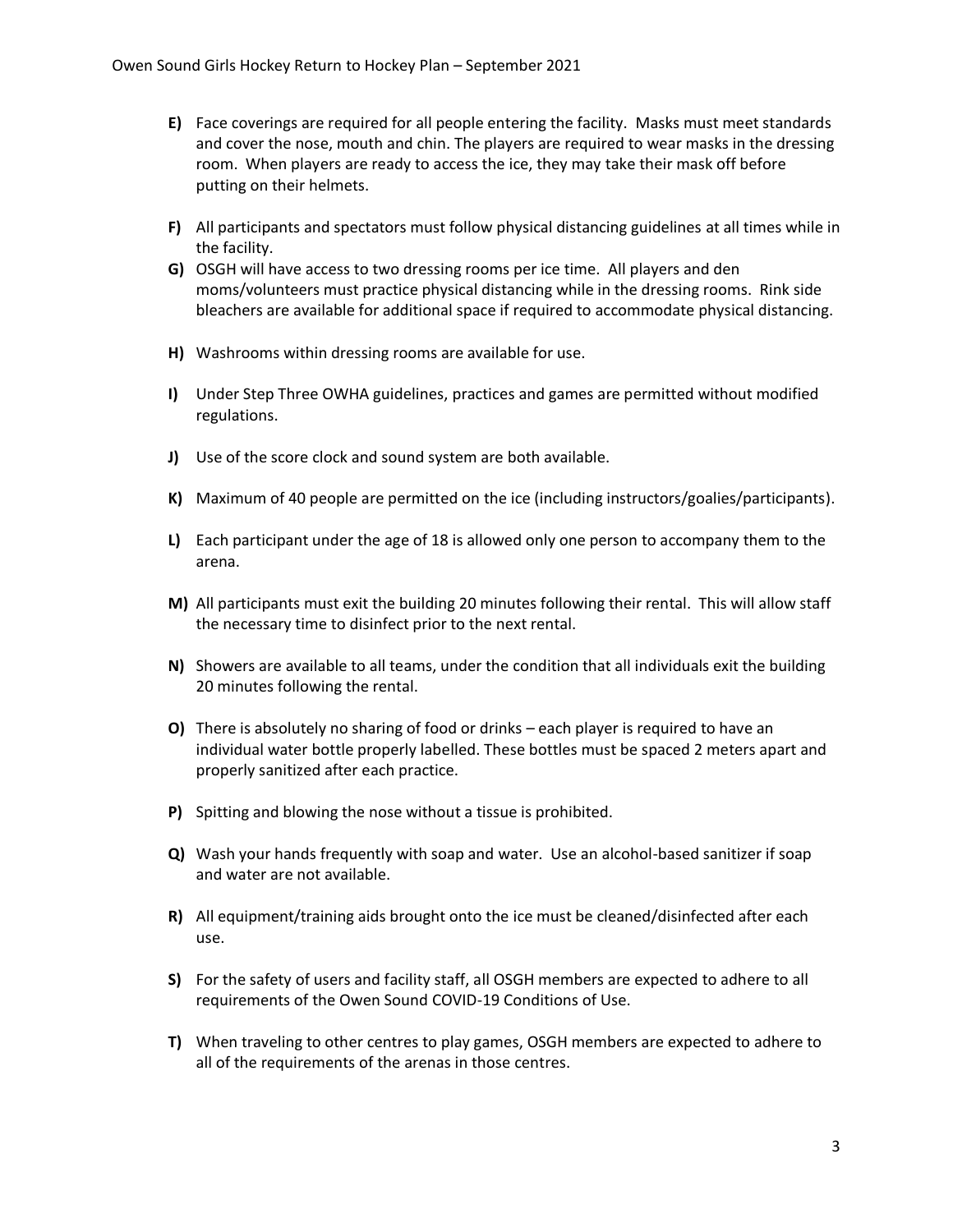### **3. OSGH OVERSIGHT COMMITTEE:**

- One OSGH executive member (Covid Committee Chair) and a volunteer from each team will make up the OSGH Oversight Committee. The team volunteer will ensure each participant is completing the online covid screener before attending the OSGH/OWHA sanctioned event. They will delegate this task to another parent volunteer when they are unable to attend.
- If a participant answers YES to any of the Covid screener questions, the participant must stop participation in hockey activities. The team volunteer will notify the OSGH Covid Committee chair. They will contact the family to ensure safe return to hockey protocol is understood and followed.

**B) Protocol if someone becomes unwell/shows signs of COVID-19 during a game/practice**: The following protocol has been developed by the OWHA:

• If a player becomes unwell with symptoms of COVID-19, that individual must immediately stop participation in hockey activities. They should put on their mask immediately.

• The individual shall be sent home and instructed to follow public health guidelines regarding self-isolation and testing

• The facility should be informed in order to determine if any areas need to be closed off and/or require additional cleaning/disinfecting

• An OSGH Committee Chair should be informed of the situation and should contact the individual or their parent/guardian to ensure safe return to hockey protocol is understood and followed.

#### C) **Protocol if an individual is tested for COVID-19**

• If a player has been required to have a test for COVID-19, they must not participate in hockey activities while waiting for the results of the test and not until a negative test result is received **and** they have been free of symptoms for 24 hours.

#### D) **Protocol if an individual tests positive for COVID-19**

• If an individual tests positive for COVID-19, **public health will work with us to ascertain contact information regarding close contacts without disclosing personal health information.**

• The COVID-19 Oversight Group will work where requested with the facility and public health officials to assist in contact tracing. The Session Participation records from the on-line screener may be used to assist public health officials in informing other members who may have been in close contact with the individual.

• OSGH will inform OWHA of a positive COVID-19 diagnosis by e- mailin[g team@owha.on.ca](mailto:team@owha.on.ca)

#### **E) Protocol of Return to hockey activities following illness if NO test performed:**

• If no test was performed, or the COVID-19 test was negative, the individual may only return to hockey activities once they no longer have any symptoms of COVID-19 for 24 hours.